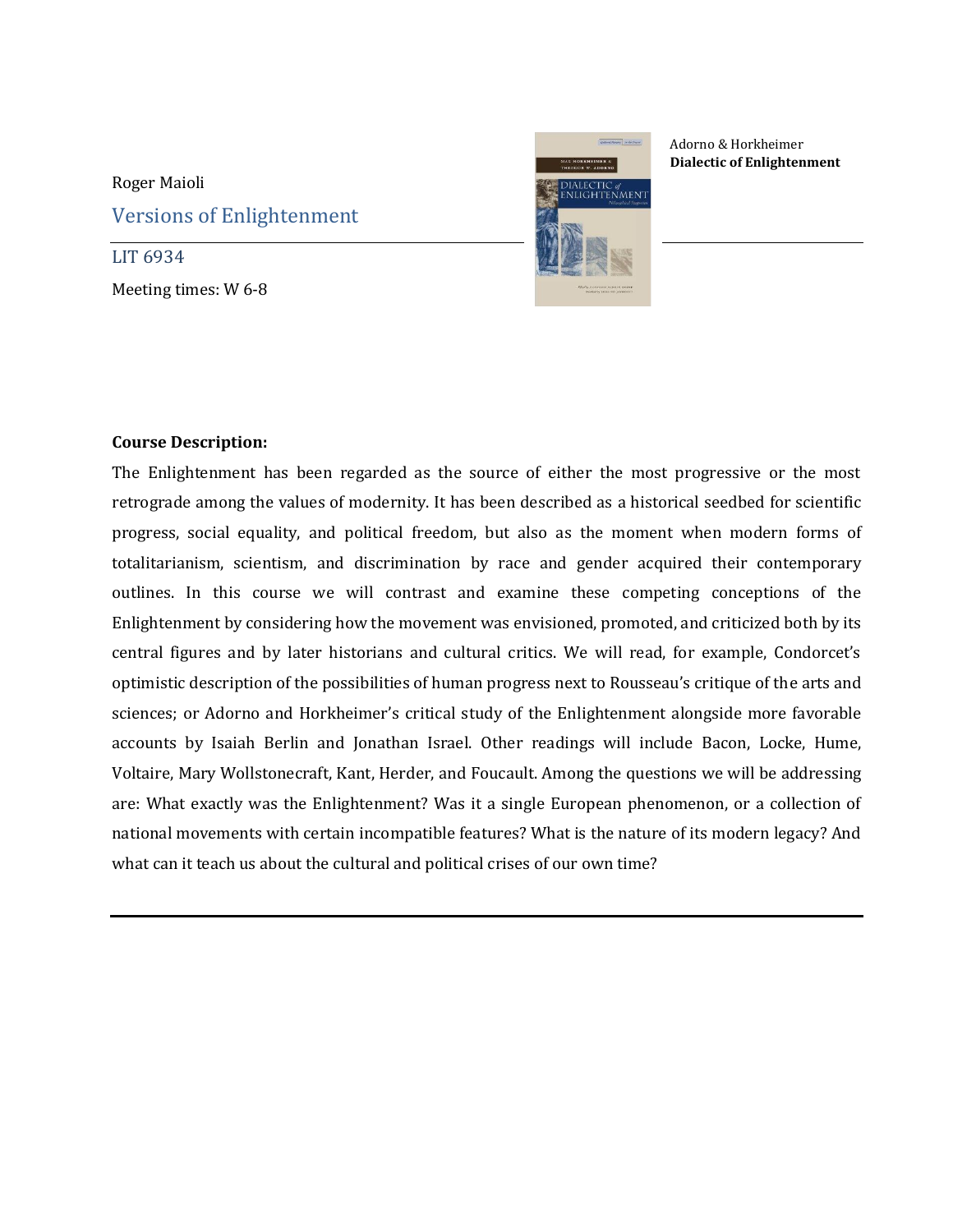## **REQUIRED TEXTS**

I will circulate most of our readings in the form of electronic handouts. There are nonetheless other titles you will be expected to acquire. If you already have a copy of any of them, you are welcome to use that copy. In some cases, as with Hume, there are also reliable electronic versions you are welcome to use. Otherwise, please get the editions listed below, especially if the work in question is translated from another language. The works are listed in the order in which we will be using them:

David Hume, *An Enquiry concerning Human Understanding*, ed. Peter Millican (Oxford World's Classics, 2007).

Voltaire, *Candide, or, Optimism*, transl. Theo Cuffee (Penguin Deluxe Edition, 2005).

Voltaire, *Letters Concerning the English Nation*, ed. Nicholas Cronk (Oxford World's Classics, 2009).

Locke, *Second Treatise of Government* and *A Letter Concerning Toleration*, ed. Mark Goldie (Oxford World's Classics, 2016)

Rousseau, Jean-Jacques, *The Social Contract and The First and Second Discourses*, ed. Susan Dunn (Yale, 2002)

Wollstonecraft, Mary, *A Vindication of the Rights of Woman* and *A Vindication of the Rights of Men*, ed. Janet Todd (Oxford World's Classics, 2008)

Equiano, Olaudah, *The Interesting Narrative of the Life of Olaudah Equiano*, ed. Werner Sollors (Norton Critical Editions, 2001)

Horkheimer & Adorno, *Dialectic of Enlightenment*, ed. Gunzelin Schmid Noerr (Stanford, 2002)

Montesquieu, *Persian Letters*, ed. Andrew Kahn (Oxford World's Classics, 2008)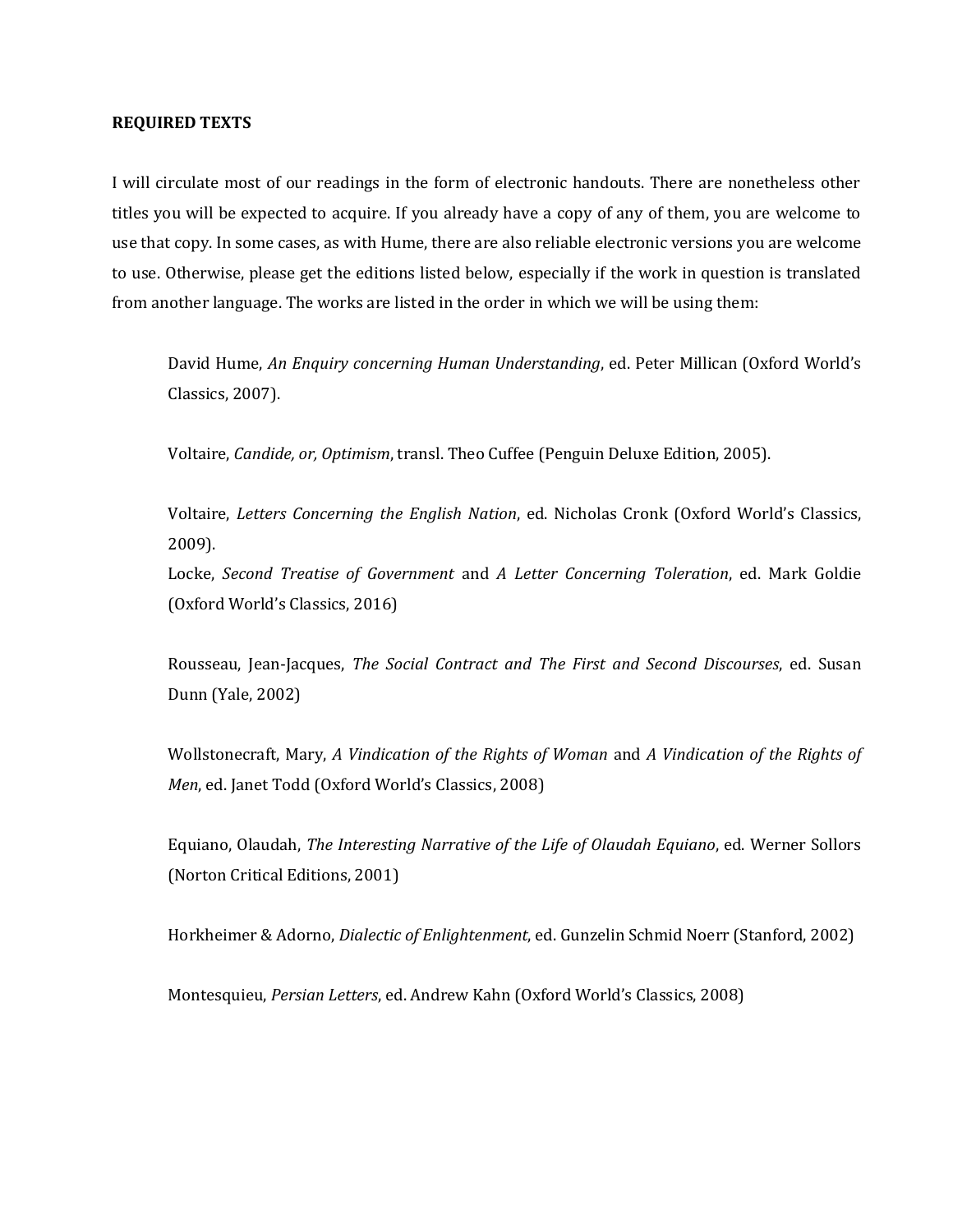## **COURSE SCHEDULE**

| <b>Aug. 23</b> | Bacon, Part I of The New Organon (on Canvas)                 |
|----------------|--------------------------------------------------------------|
|                | Descartes, Discourse on Method                               |
| <b>Aug. 30</b> | Hume, An Essay Concerning Human Understanding                |
| Sep. 6         | Voltaire, Letters concerning the English Nation              |
|                | Voltaire, Candide                                            |
| Sep. 13        | Locke, Second Treatise                                       |
|                | Locke, A Letter Concerning Toleration                        |
| Sep. 20        | Rousseau, Discourse on the Sciences and Arts                 |
|                | Rousseau, Discourse on the Origins of Inequality             |
| Sep. 27        | Wollstonecraft, A Vindication of the Rights of Woman         |
| <b>Oct. 4</b>  | Equiano, The Interesting Narrative                           |
| <b>Oct. 11</b> | Condorcet, excerpts from The Sketch (on Canvas)              |
|                | Herder, This Too a Philosophy of History (on Canvas)         |
|                | Isaiah Berlin, "The Counter-Enlightenment" (on Canvas)       |
| Oct. 18        | Kant, "What is Enlightenment?" and related texts (on Canvas) |
|                | Foucault, "What is Enlightenment?" (on Canvas)               |
|                | Warner & Siskin, "This is Enlightenment" (on Canvas)         |
| Oct. 25        | Horkheimer & Adorno, Dialectic of Enlightenment              |
| <b>Nov. 1</b>  | Kramnick, The Enlightenment Reader (on Canvas)               |
|                | O'Brien, Women and Enlightenment (on Canvas)                 |